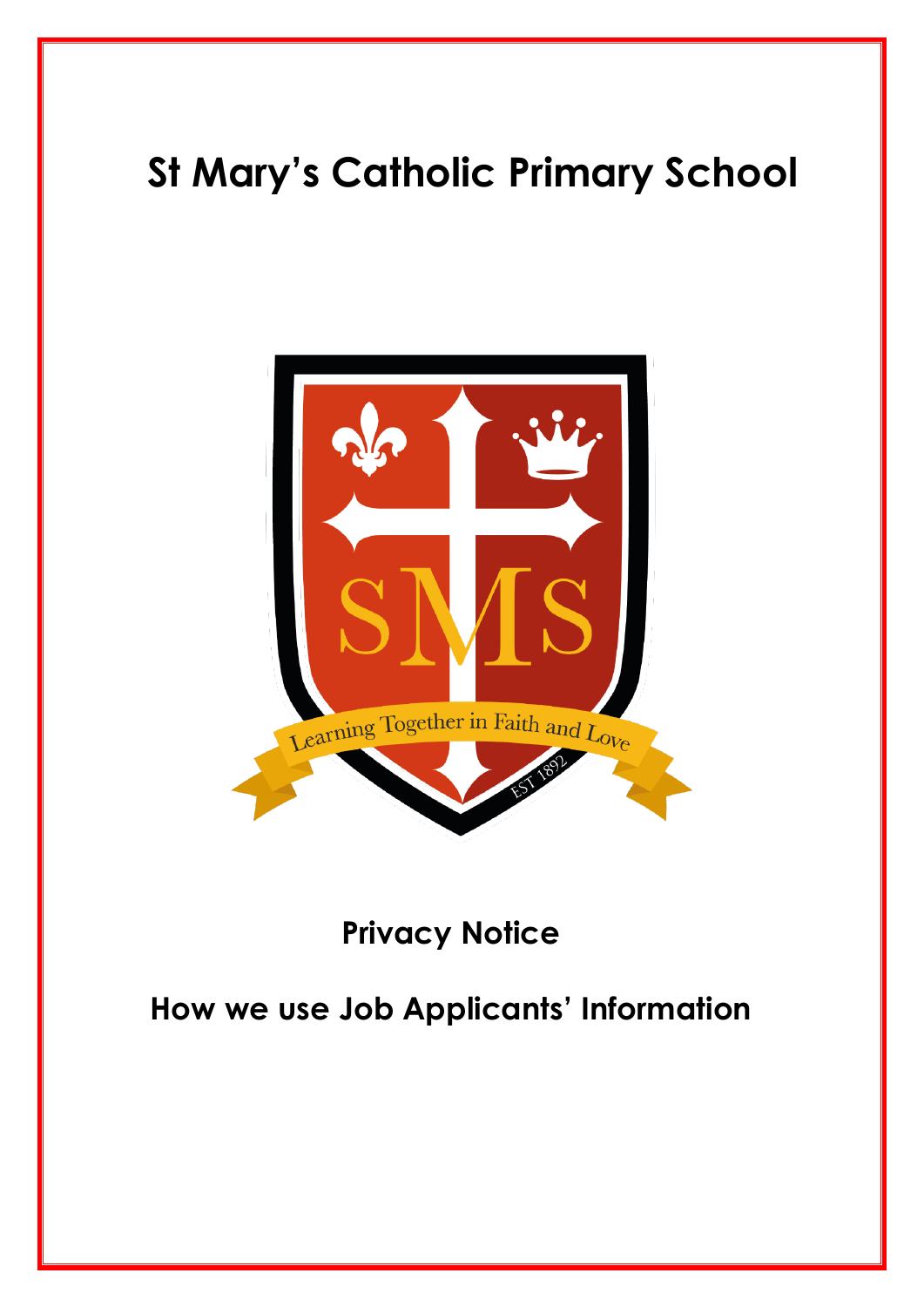'Learning together in Faith and Love'

Under data protection law, individuals have a right to be informed about how the school uses any personal data that we hold about them. We comply with this right by providing 'privacy notices' (sometimes called 'fair processing notices') to individuals where we are processing their personal data.

This privacy notice explains how we collect, store and use personal data about individuals applying for roles at our school.

St. Mary's Catholic Primary School is the 'Data controller' for the purposes of data protection law.

We have appointed Grow Education Partners Ltd as our data protection officer (DPO) and the responsible contact is David Coy (see 'Contact us' below).

Successful candidates will also need to refer to our privacy notice for the school workforce for information about how their personal data is collected, stored and used once they join the school.

#### **1. The personal data we collect and hold**

We process data relating to those applying to work at our school. Personal data that we may collect, use, store and share (when appropriate) about you includes, but is not limited to:

- Personal information (such as name, date of birth, national insurance number)
- Contact details and preferences (such as telephone number, email address, postal address)
- Copies of right to work documentation
- References
- Evidence of qualifications
- Employment records (such as including work history, job titles, training records and professional memberships)
- Information about your criminal record
- Closed- circuit television (CCTV) Images
- Protected characteristics (such as race, ethnicity, religious beliefs, sexual orientation)
- Relevant medical information (such as disability and access requirements).

We may also hold personal data about you from third parties, such as references supplied by former employers or service users, information provided during the completion of our pre-employment checks, and from the Disclosure & Barring Service, in order to comply with our legal obligations and statutory guidance.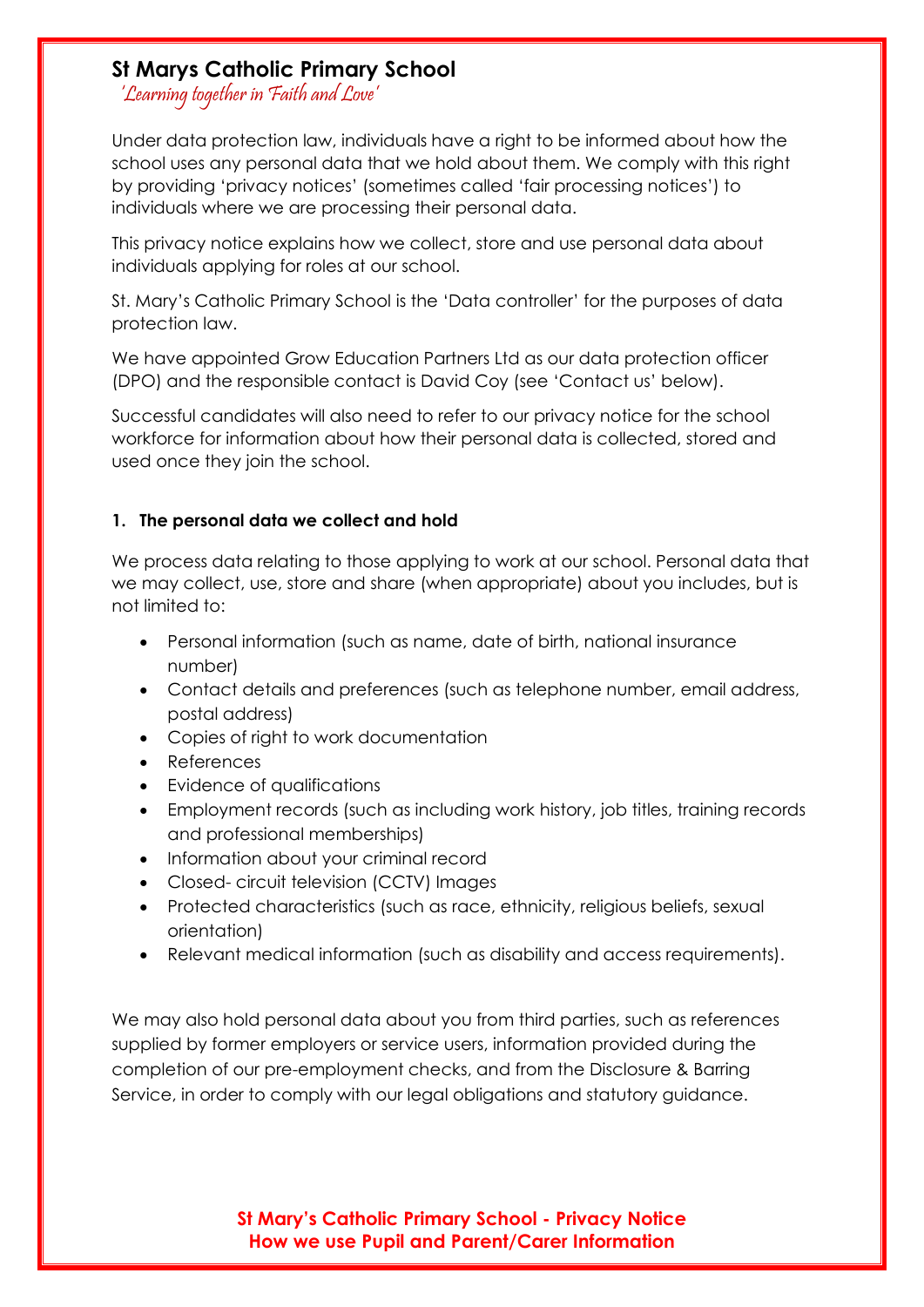#### 'Learning together in Faith and Love'

A full breakdown of the information we collect on Job applicants can be found in the record of data processing which can be requested from Louise Donohue/Ann Slavin, email: info@st-marys.rbkc.sch.uk; telephone: 020 8969 032.

## **2. Why we collect and use this data**

The purpose of collecting and processing this data includes but is not limited to:

- Staff recruitment and ensuring we have all the necessary information to enter into a contract with you
- Fulfilling our legal obligations, for example to check a successful applicant's eligibility to work in the UK before employment starts
- Enabling us to establish relevant experience and qualifications
- Facilitating safer recruitment, as part of our safeguarding obligations towards pupils
- Enabling equalities monitoring
- Ensuring that appropriate access arrangements can be provided for candidates that require them.

## **3. Our lawful basis for using this data**

This section contains information about the legal basis that we are relying on when handling your information. These are defined under data protection legislation and for personally identifiable information are:

- You have given consent for one or more specific purposes
- Processing is necessary to fulfil a contract or to take specific steps before entering into a contract
- Processing is necessary to comply with the school's legal obligations
- Processing is necessary to protect your vital interests
- Processing is necessary for tasks in the public interest or exercise of authority vested in the controller (the provision of education).

When we process special category information, which is deemed to be more sensitive, the following lawful basis are used:

- You have given explicit consent
- It is necessary to fulfil the school's obligations or your obligations
- It is necessary to protect your vital interests
- Processing is carried out by a foundation or not-for-profit organisation (includes religious, political or philosophical organisations and trade unions)
- Reasons of public interest in the area of public health.

Where we have obtained consent to use personal data, this consent can be withdrawn at any time. We will make this clear when we ask for consent and explain how consent can be withdrawn.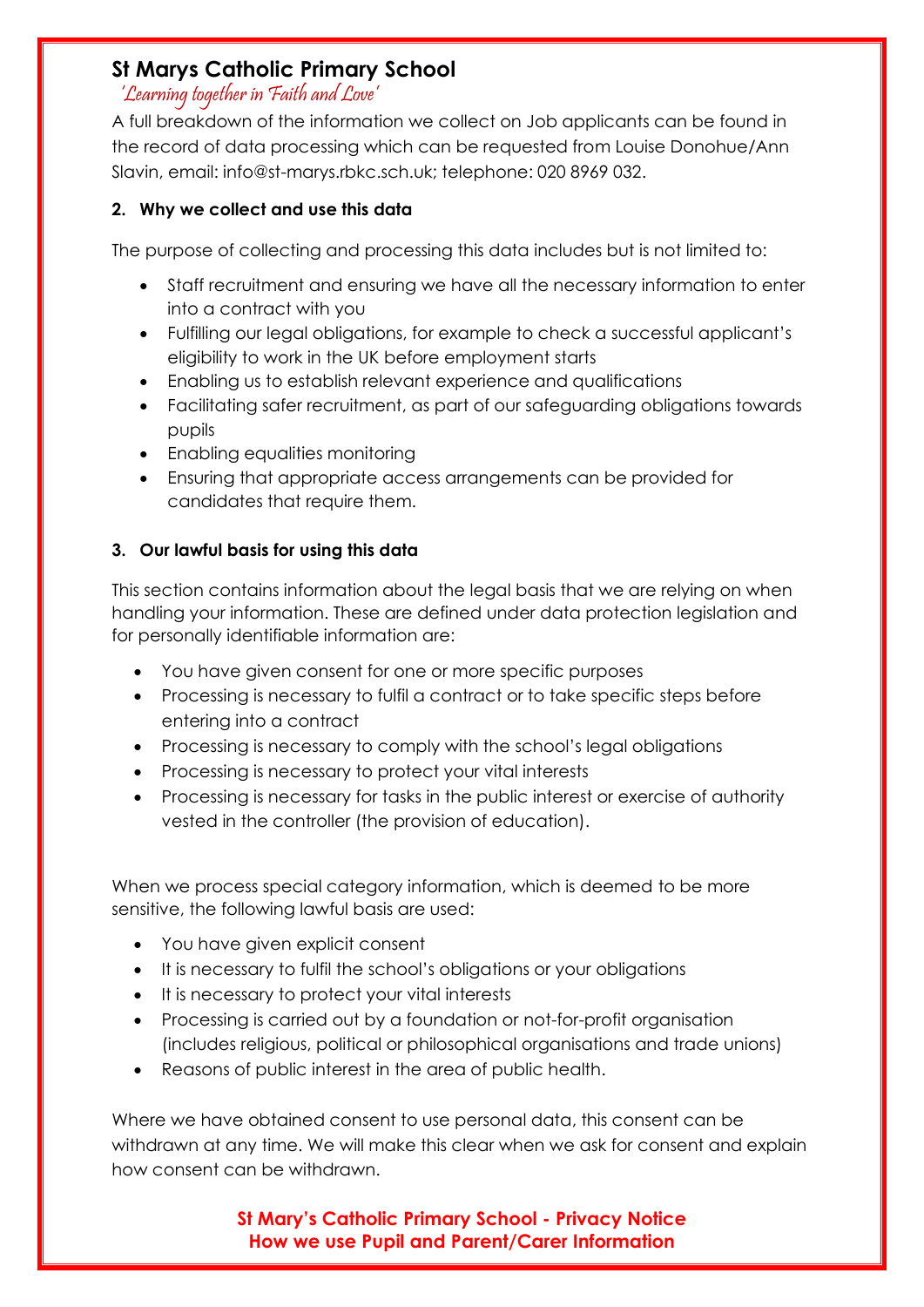'Learning together in Faith and Love'

#### **4. Collecting this information**

While the majority of information we collect about you is mandatory, some information can be provided voluntarily.

Whenever we seek to collect information from you, we make it clear whether providing it is mandatory or optional. If it is mandatory, we will explain the possible consequences of not complying.

#### **5. How we store this data**

Personal data we collect as part of the job application process is stored in line with our Data Protection Policy.

When it is no longer required, we will delete your information in accordance with our Data Retention policy. The Data Retention policy can be requested from Louise Donohue/Ann Slavin, email: info@st-marys.rbkc.sch.uk; telephone: 020 8969 032.

#### **6. Unsuccessful Candidates**

If your application for employment is unsuccessful, the organisation will hold your data on file for 6 months after the end of the relevant recruitment process. At the end of that period, your data is deleted or destroyed.

#### **7. Who we share data with**

In order for us to legally, effectively and efficiently function we are required to share data with appropriate third parties, including but not limited to:

- Former employers to obtain references
- Employment background check providers- to obtain necessary background checks
- Our auditors- to ensure our compliance with our legal obligations
- Our local authority to meet our legal obligations to share certain information with it, such as shortlists of candidates for a headteacher position
- Suppliers and service providers to enable them to provide the service we have contracted them for, such as HR and recruitment support
- Professional advisers and consultants
- Employment and recruitment agencies.

#### **8. Transferring data internationally**

We may send your information to other countries when:

■ we or a company we work with store information on computer servers based overseas; or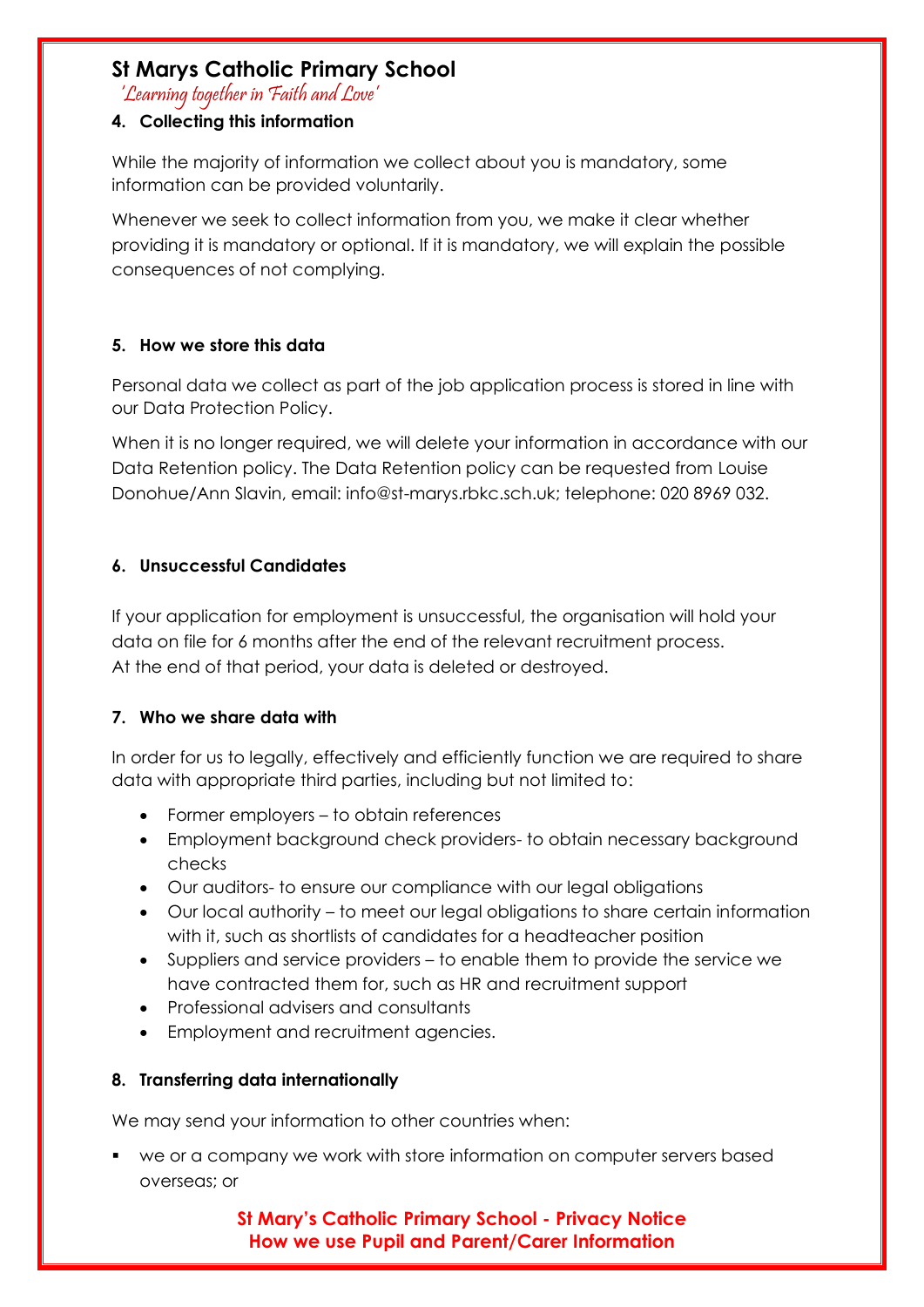'Learning together in Faith and Love'

■ we communicate with you when you are overseas.

We conduct due diligence on the companies we share data with and note whether they process data in the UK, EEA (which means the European Union, Liechtenstein, Norway and Iceland) or outside of the EEA.

The UK and countries in the EEA are obliged to adhere to the requirements of the GDPR and have equivalent legislation which confer the same level of protection to your personal data.

For organisations who process data outside the UK and EEA we will assess the circumstances of how this occurs and ensure there is no undue risk.

Additionally, we will assess if there are adequate legal provisions in place to transfer data outside of the UK.

## **9. Data Protection Rights**

Individuals have a right to make a **'subject access request'** to gain access to personal information that the school holds about them.

If you make a subject access request, and if we do hold information about you, we will:

- Give you a description of it
- Tell you why we are holding and processing it, and how long we will keep it for
- Explain where we got it from, if not from you
- Tell you who it has been, or will be, shared with
- Let you know whether any automated decision-making is being applied to the data, and any consequences of this
- NOT provide information where it compromises the privacy of others
- Give you a copy of the information in an intelligible form.

You may also have the right for your personal information to be transmitted electronically to another organisation in certain circumstances.

In most cases, we will respond to subject access requests within 1 month, as required under data protection legislation However, we are able to extend this period by up to 2 months for complex requests or exceptional circumstances.

#### **Your Other Rights regarding your Data**:

• Withdraw your consent to processing at any time (This only relates to data for which the school relies on consent as a lawful basis for processing)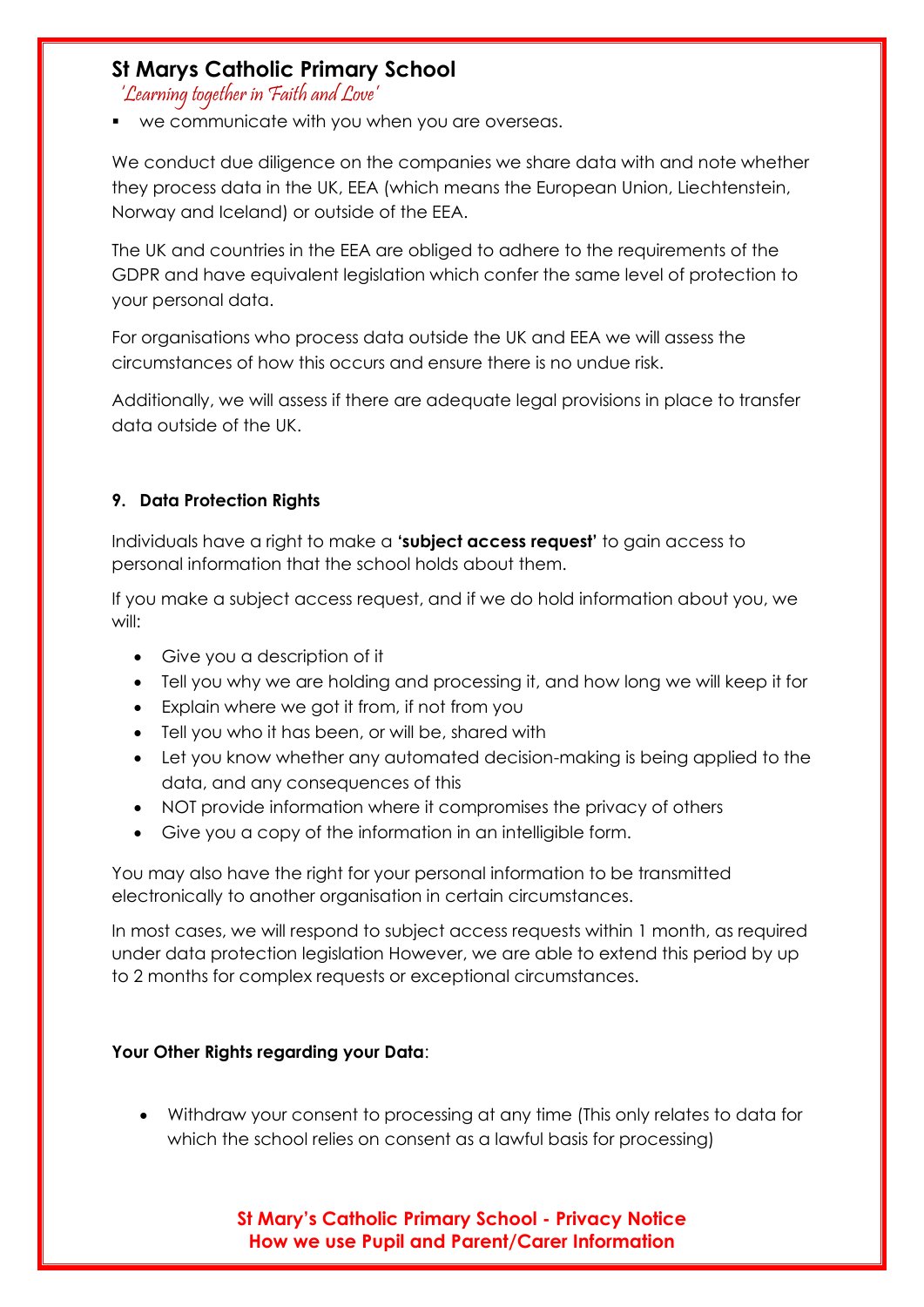'Learning together in Faith and Love'

- Ask us to rectify, erase or restrict processing of your personal data, or object to the processing of it in certain circumstances and where sufficient supporting evidence is supplied
- Prevent the use of your personal data for direct marketing
- Challenge processing which has been justified on the basis of public interest, official authority or legitimate interests.
- Request a copy of agreements under which your personal data is transferred outside of the United Kingdom.
- Object to decisions based solely on automated decision making or profiling (decisions taken with no human involvement, that might negatively affect you)
- Request a cease to any processing that is likely to cause damage or distress
- Be notified of a data breach in certain circumstances
- Refer a complaint to the ICO
- Ask for your personal data to be transferred to a third party in a structured, commonly used and machine-readable format (in certain circumstances).

If you would like to exercise any of the rights or requests listed above, please contact Louise Donohue/Ann Slavin

- Email- info@st-marys.rbkc.sch.uk;
- Telephone: 020 8969 0321
- Postal: St Mary's Catholic Primary School, East Row, London; W10 5AW

The School will comply with the data protection legislation in regard to dealing with all data requests submitted in any format, individuals are asked to preferably submit their request in written format to assist with comprehension.

We reserve the to verify the requesters identification by asking for Photo ID. If this proves insufficient then further ID may be required.

#### **10. Data Protection Breaches**

If you suspect that your or someone else's data has been subject to unauthorised or unlawful processing, accidental loss, destruction or damage, we ask that you please *contact Louise Donohue, Assistant Headteacher* at *St. Mary's Catholic Primary*  **School** and advise us without undue delay.